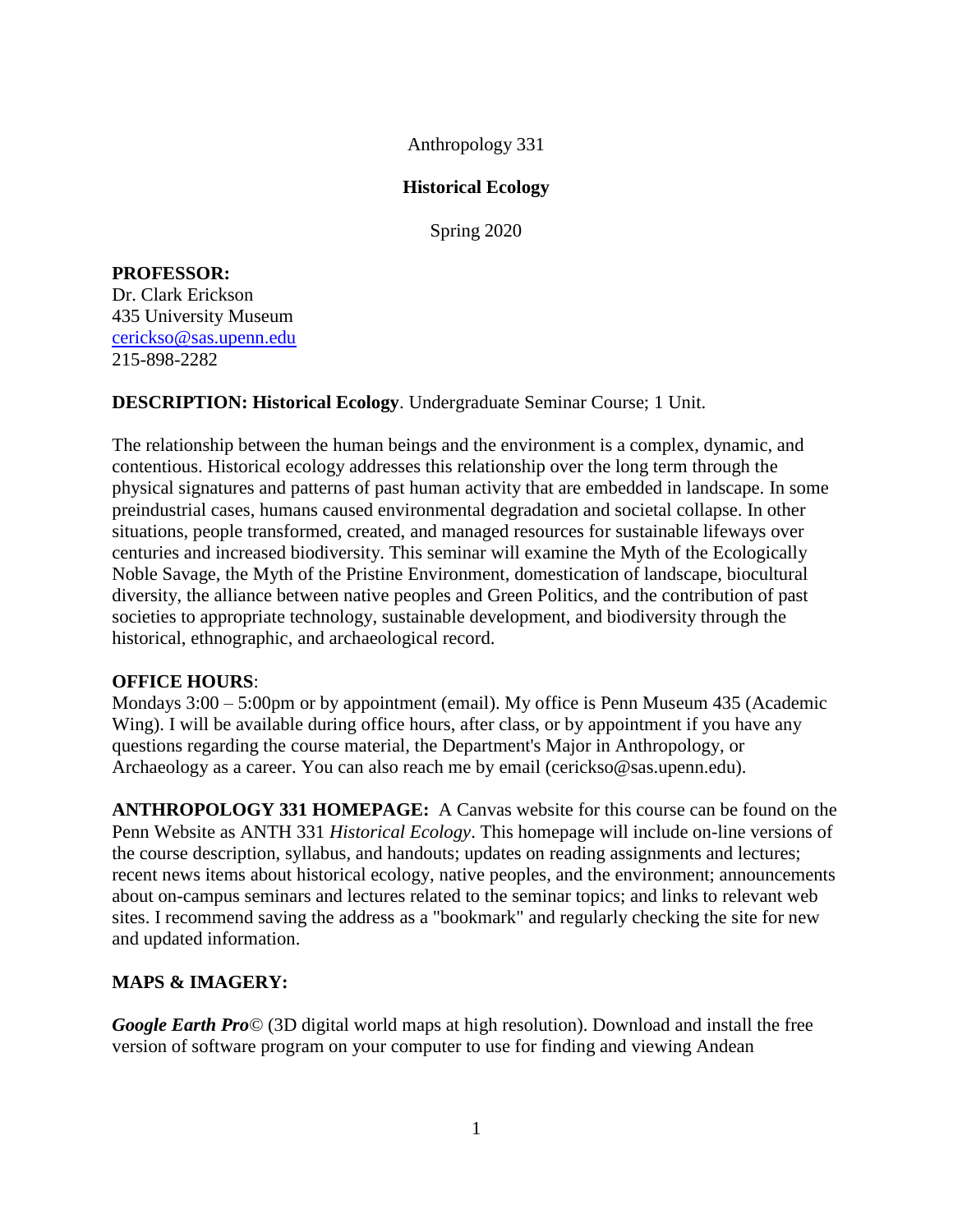archaeological sites from space and on the ground. You can download the free software and find information about the program at<http://earth.google.com/>

*Bing Maps*<sup>*©*</sup> (Digital world maps at high resolution). You can view this imagery online at <https://www.bing.com/maps> (click Aerial box on the upper right corner for color satellite imagery).

**CLASS MEETINGS**: Tuesday and Thursdays 3:00-4:20pm, Penn Museum 330 (Academic Wing). On certain days, we will meet in the Collections Study Room of the University of Pennsylvania Museum of Archaeology and Anthropology to view and study Amazonian artifacts.

# **REQUIRED ON-LINE READINGS**:

*Anthropology 331 Historical Ecology* Canvas Website*:* a collection of required readings will be available as PDF format digital files. You will need Adobe Reader© software to view the files. I recommend updating to the most recent version of Adobe Reader©**.** See the Penn Computing for the free software.

## **COURSE CONTENT:**

This course focuses on the relationship between past and present humans and the environment, with a focus native peoples and their activities. The course has no prerequisites. I will begin most classes with an orientation lecture and/or case study introducing the topic. At the beginning or end of the lecture, considerable time will be devoted to student discussion of the lecture and reading materials. Student participation in discussions is required and student must be prepared by having read required readings and taken notes. I may assign rotating individuals or groups of students to lead the discussions.

PowerPoint slides will be used to illustrate concepts and case studies presented in lecture and several films will also be shown as supplementary material. I generally do not stop the lecture to spell terminology, although you will be provided with handouts including lists of important terminology. Questions and comments are encouraged and may be asked before, during, or after lectures. I will also make use of artifacts from the extensive South American collections of the University of Pennsylvania Museum of Archaeology and Anthropology (Penn Museum). On some days, we may meet at the Penn Museum collection rooms instead of in our regular classroom.

#### **REQUIRED READINGS:**

A reading syllabus is provided below and on the Canvas website. This syllabus may be periodically updated throughout the semester (using the Announcement Page on Canvas for the class). You must read the required readings before the class meeting and be prepared to discuss the required readings for each class. In addition to detailed class notes, you must take detailed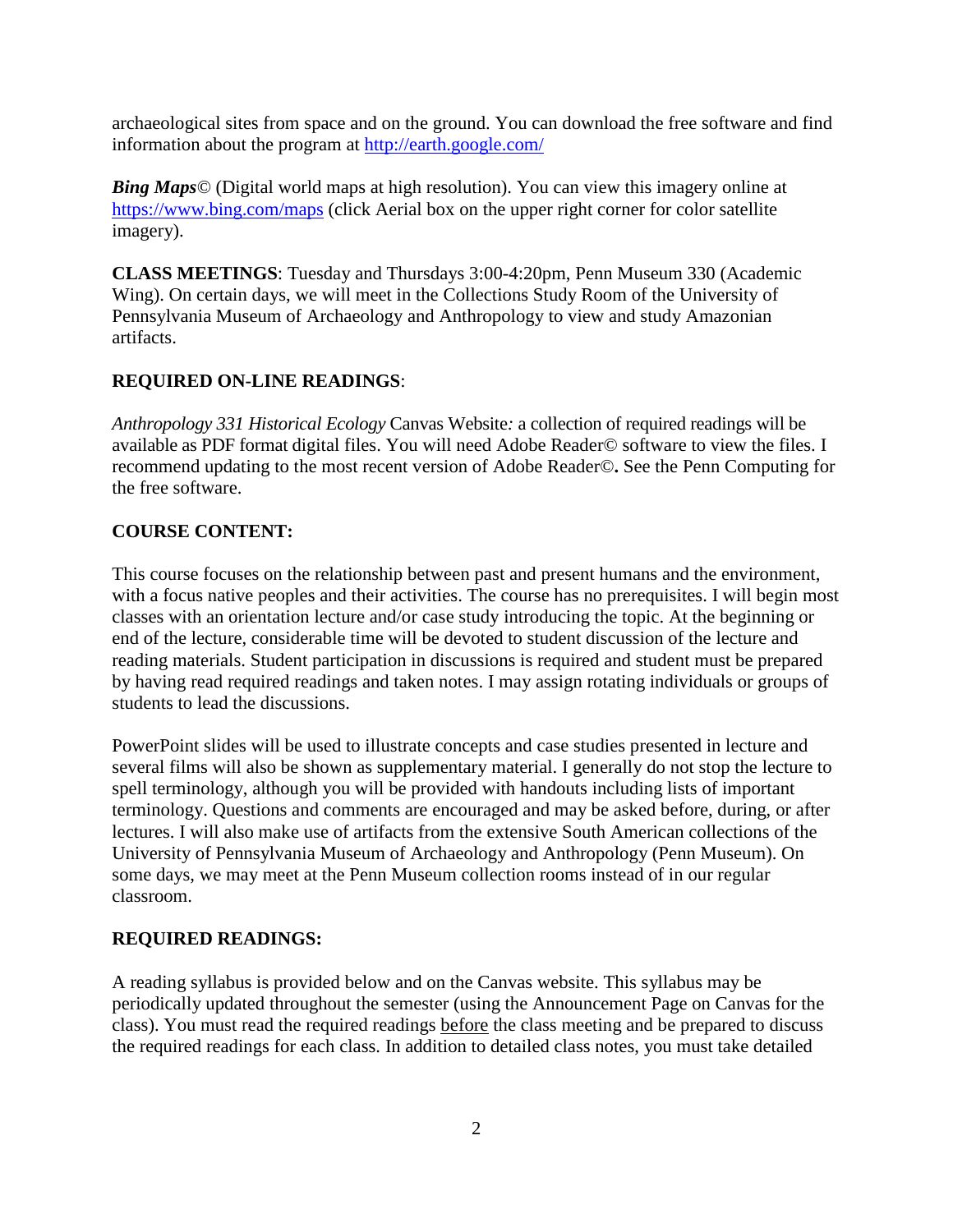notes while doing the readings. These notes will be valuable for in-class discussions and preparing your papers. I may require detailed notes to be turned in before class if I find that students unprepared for discussion.

# **GRADING:**

Grading is based on three writing assignments (three 10 page papers) and class participation in readings discussions. I will discuss the writing assignment, guidelines for preparing your paper, and deadlines in detail later in the semester. I highly recommend that you exchange drafts of your papers with fellow students for editorial comments before submitting draft and final versions. Students will have the opportunity to rewrite their papers for consideration of a higher grade if drafts are received by the due dates (to be announced). Students will be responsible for material presented in the lecture, readings, slide presentations, seminar discussions, artifact presentations, tours of the Penn Museum collections, and films. The draft and final version paper due dates will be announced).

Writing Assignments: I will discuss each writing assignment in detail later in the semester.

Assignment 1: see Handout: date to be announced (30% of final grade)

Assignment 2: see Handout: date to be announced (30% of final grade)

Assignment 3: Object Study; see Handout: date to be announced (30% of final grade)

Participation in the seminar discussions (10% of final grade)

# **Grading Scale:**

 $A: 95-100$ B: 88-94 C: 81-87 D: 74-80  $F: < 73$ 

# **ATTENDANCE:**

Students are expected to show up for all class meetings (except religious holidays and officially excused absences). Missing a class or two could negatively affect your grade. Please get the notes from other students if you have to miss a class meeting. The professor will not provide copies of lecture notes or *PowerPoint* slide presentations to students.

Laptops may be used to take notes and refer to readings under discussion during class. You can use laptops to take notes in class, but the use of laptops, tablets, or phones for other purposes including email, text messaging, Facebook, Twitter, web surfing, and other non-scholarly social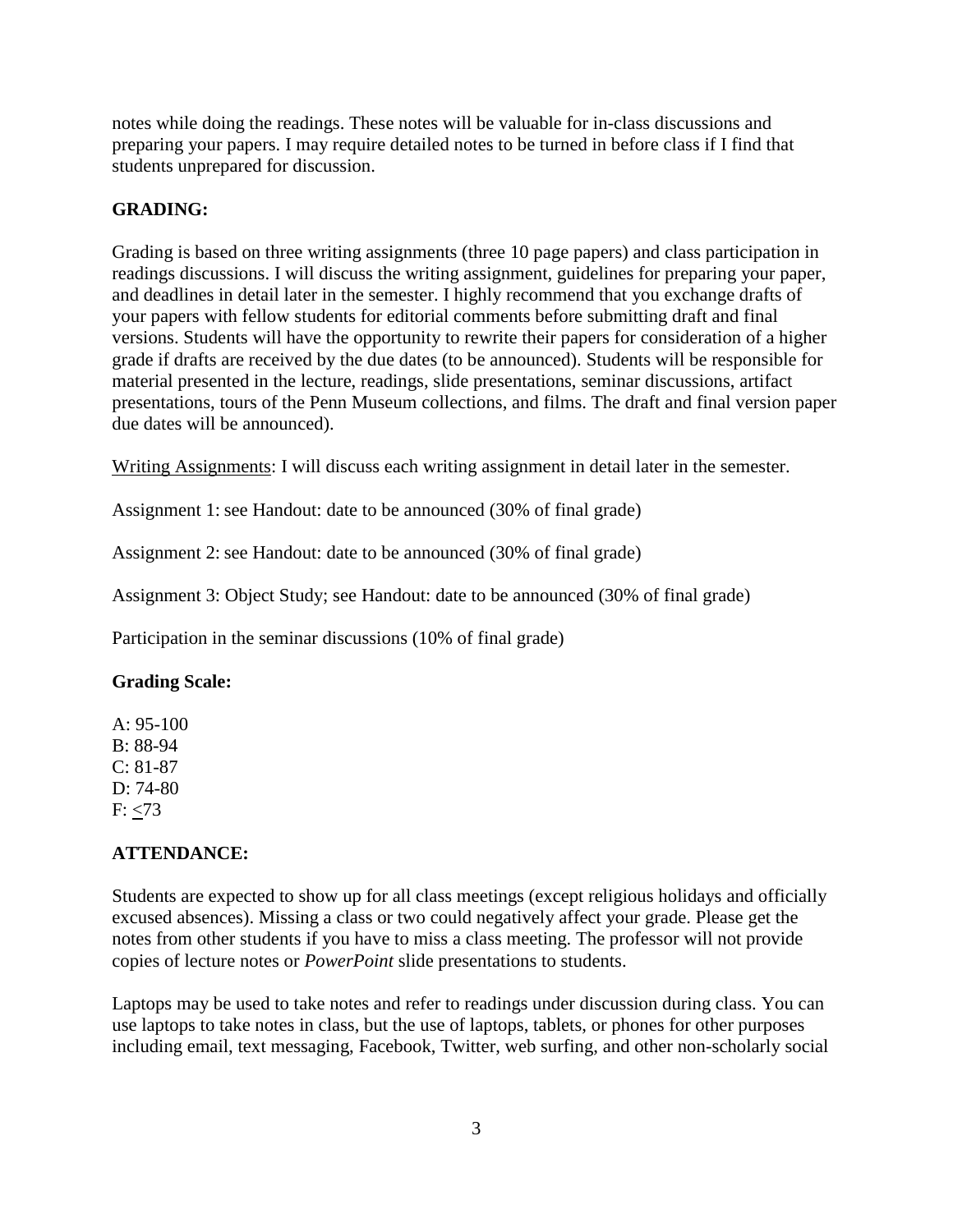media activities is prohibited. Turn off all cell phones before class starts.

# **ACADEMIC INTEGRITY:**

Students should be familiar with and respect the Academic Code of Integrity of the University of Pennsylvania. Any cheating or plagiarism in this course will be dealt with severely. Please see the Penn websites below for definitions of what constitutes plagiarism and cheating and how to avoid them:

*Academic Code of Integrity:*  <http://www.vpul.upenn.edu/osl/acadint.html>

*Plagiarism - What it is and how to avoid it:*  <http://gethelp.library.upenn.edu/guides/engineering/ee/plagiarize.html>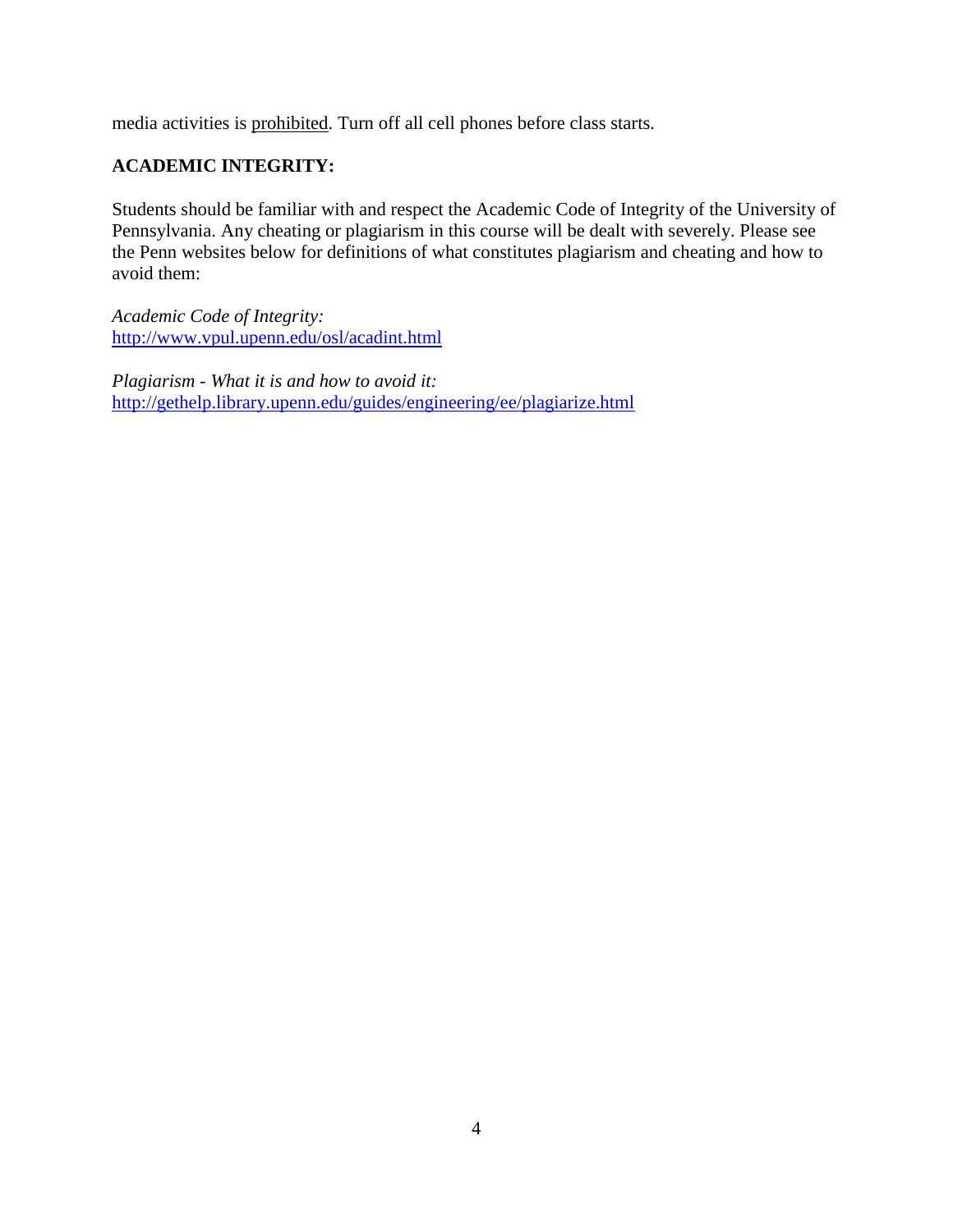Anthropology 331

#### **Historical Ecology**

Spring 2020

#### Professor Clark L. Erickson

#### **SUMMARY SYLLABUS**

(Tentative and subject to change)

- January 16: Introduction
- January 21: The Cofán: an Amazonian Native People, Sovereignty, Management, and Development.
- January 23: Defining Biodiversity & Ecosystem Services
- January 28: Linguistic, Cultural, and Biological Diversity
- January 30: Environmental Determinism, Cultural Ecology, Environmental Anthropology, and Evolutionary Ecology
- February 4: Succession, Disturbance, and the New Ecology
- February 6: The Myth of the Pristine Landscape; Degradation vs. Enhancement of the Environment: How is it measured? At what scale? Against what benchmark?
- February 11: Professor doing fieldwork off campus; no class
- February 13: Professor doing fieldwork off campus; no class
- February 18 Historical Ecology and Landscapes
- February 20: Domestication of Landscape
- February 25 What Do Native People Think and Know about the Environment? What can we Learn?
- February 27: The Myth of the Noble Savage: Native Americans and Conservation
- March 3: The Impact of Hunting by Indigenous Peoples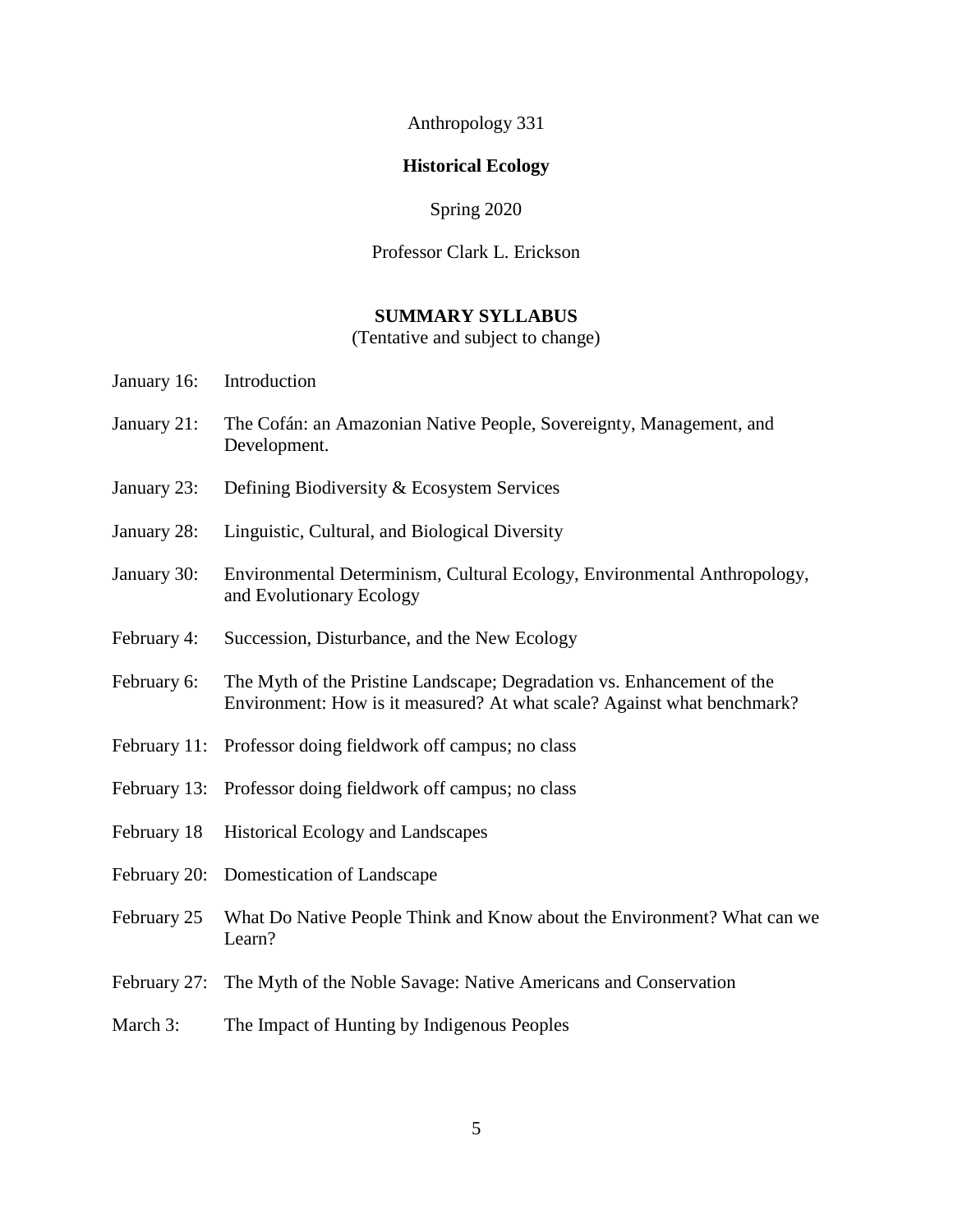- March 5 Extinction of Megafauna of the Ice Age in North America
- March 10: SPRING BREAK
- March 12: SPRING BREAK
- March 17: Environmental Impact of Humans on Pacific Islands
- March 19: Cooking the Earth: People, Fire and Management
- March 24: The Domestication of Plants and Animals I
- March 26: The Domestication of Plants and Animals II
- March 31: Native Agroforestry in the Tropics I
- April 2: Native Agroforestry in the Tropics II
- April 7: Pre-Columbian Transformation of the Amazon
- April 9: Amazonian Dark Earth
- April 14: The Andes: A Built Environment
- April 16: The Signature of Settled Life and Farming on the African Landscape
- April 21: Cities in the Tropical Forest: The Maya
- April 23: Society for American Archaeology Meetings (**class cancelled**) Student independent work on object study
- April 28: The Jungle as Pharmaceutical Cornucopia: Shamanism, Ethnobotany, Bioprospecting, and Intellectual Property Rights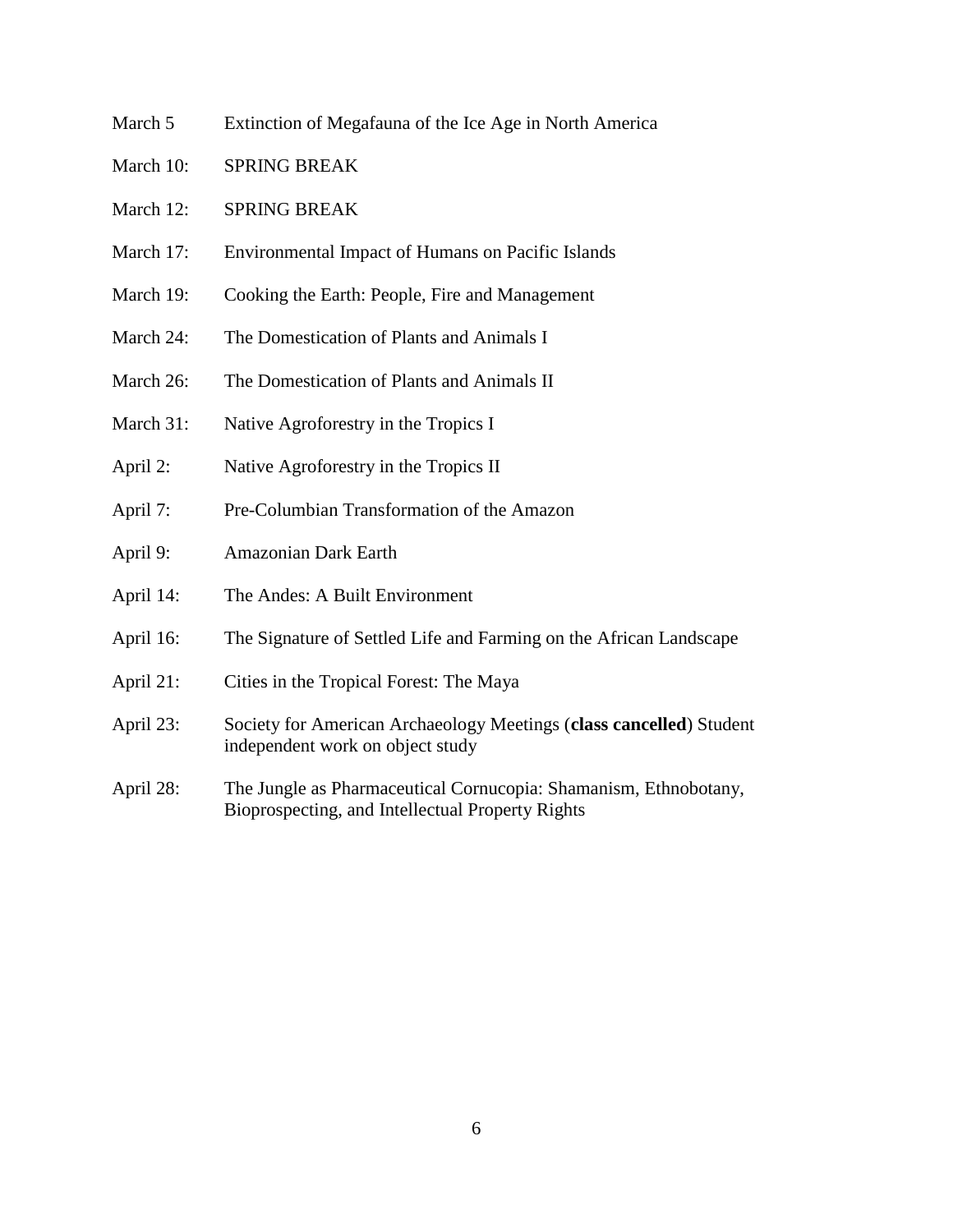Anthropology 331

# **Historical Ecology**

Spring 2020

Professor Clark L. Erickson

# **READING SYLLABUS**

(Tentative and subject to change)

## **January 16**: **Introduction**

# **January 21**: **The Cofán: an Amazonian Native People, Sovereignty, Management, and Development.**

Chapin, Mac 2004 A Challenge to Conservationists. *World Watch* November/December 2004 pp. 17-31.

World Watch 2005 From Readers (responses to "A Challenge to Conservationists" by Mac Chapin). *World Watch* January/February 2005 pp. 5-20 & March/April pp. 7-12. **[skim only]**

Cepek, Michael L. 2011 Foucault in the Forest: Questioning Environmentality in Amazonia. *American Ethnologist* 38(3):501-515.

# OPTIONAL

Cepek, Michael L. 2008 Essential Commitments: Identity and the Politics of Cofán Conservation. *Journal of Latin American and Caribbean Anthropology* 13(1):1-27.

Francine Strickwerda and Laurel Spellman Smith 2014 *Oil and Water.* Corporation for Public Broadcasting, Washington DC [78-minute documentary] <http://www.oilandwaterdocumentary.com/>

# **January 23: Defining Biodiversity & Ecosystem Services**

Raven, Peter 1994 Defining Biodiversity. *Nature Conservancy* 44(1):11-15.

Janzen, Daniel H 1997 Wildland Biodiversity Management in the Tropics. In *Biodiversity II: Understanding and Protecting our Biological Resources*, Edited by Marjorie Reaka-Kudla, Don Wilson, and Edward O. Wilson, pp. 411-431. Joseph Henry Press, Washington D.C.

Kricher, John 2017 Chapter 9: Why are there so many Species? In *The New Neotropical*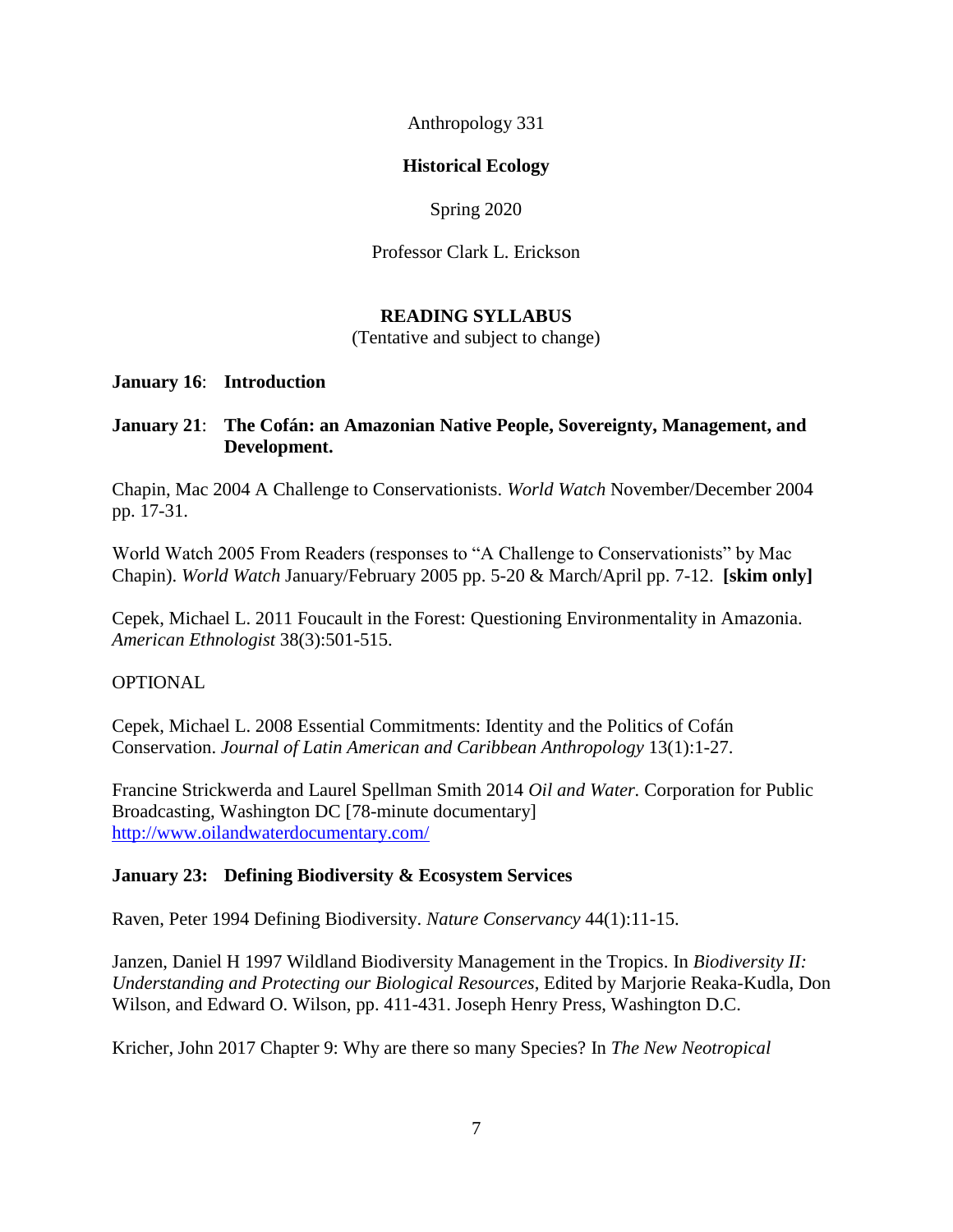*Companion*. pp. 134-154. Princeton University Press, Princeton.

# OPTIONAL:

Dirzo, Rodolfo and Peter H. Raven 2003 Global State of Biodiversity and Loss. *Annual Review of Environment and Resources* 28:137-167.

Millennium Ecosystem Assessment *2005 Ecosystems and Human Well-being: Biodiversity Synthesis*. World Resources Institute, Washington, DC.

Sutton, Mark and E. N. Anderson 2010 Chapter 2: Fundamentals of Ecology. *Introduction to Cultural Ecology* 2nd Edition. Altamira, Walnut Creek. pp. 35-57. [good intro to basic concepts of ecology]

#### **January 28: Linguistic, Cultural, & Biological Diversity**

Mann, Charles C. 1991 Extinction: Are Ecologists Crying Wolf? *Science* 253:736-738. Too old?

Maffi, Luisa 2005 Linguistic, Cultural, and Biological Diversity. Annual Review of Anthropology 29:599–617.

#### OPTIONAL

Gorenfloa, L. J., Suzanne Romaine, Russell A. Mittermeier, and Kristen Walker-Painemillad 2012 Co-occurrence of linguistic and biological diversity in biodiversity hotspots and high biodiversity wilderness areas. PNAS 109(21): 8032-8037. Too much?

Mora, Camilo 2011 How Many Species Are There on Earth and in the Ocean? *PLoS Biology* 9(8):| e1001127.

## **January 30: Environmental Determinism, Cultural Ecology, Environmental Anthropology, & Evolutionary Ecology**

Brondízio, Eduardo, Ryan T. Adams, Stefano Fiorini 2016 History and Scope of Environmental Anthropology. In *Routledge Handbook of Environmental Anthropology*. Edited by Helen Kopnina, Eleanor Shoreman-Ouimet, Routledge.

Sutton, Mark and E. N. Anderson 2010 Chapter 1: Introduction. pp. 1-33. *Introduction to Cultural Ecology* 2nd Edition. Altamira, Walnut Creek. [SKIM READ only pp. 35-57]

Sutton, Mark and E. N. Anderson 2010 Chapter 4: Cultural Ecology pp. 91-132. I*ntroduction to Cultural Ecology* 2nd Edition. Altamira, Walnut Creek. [READ pp. 91-132]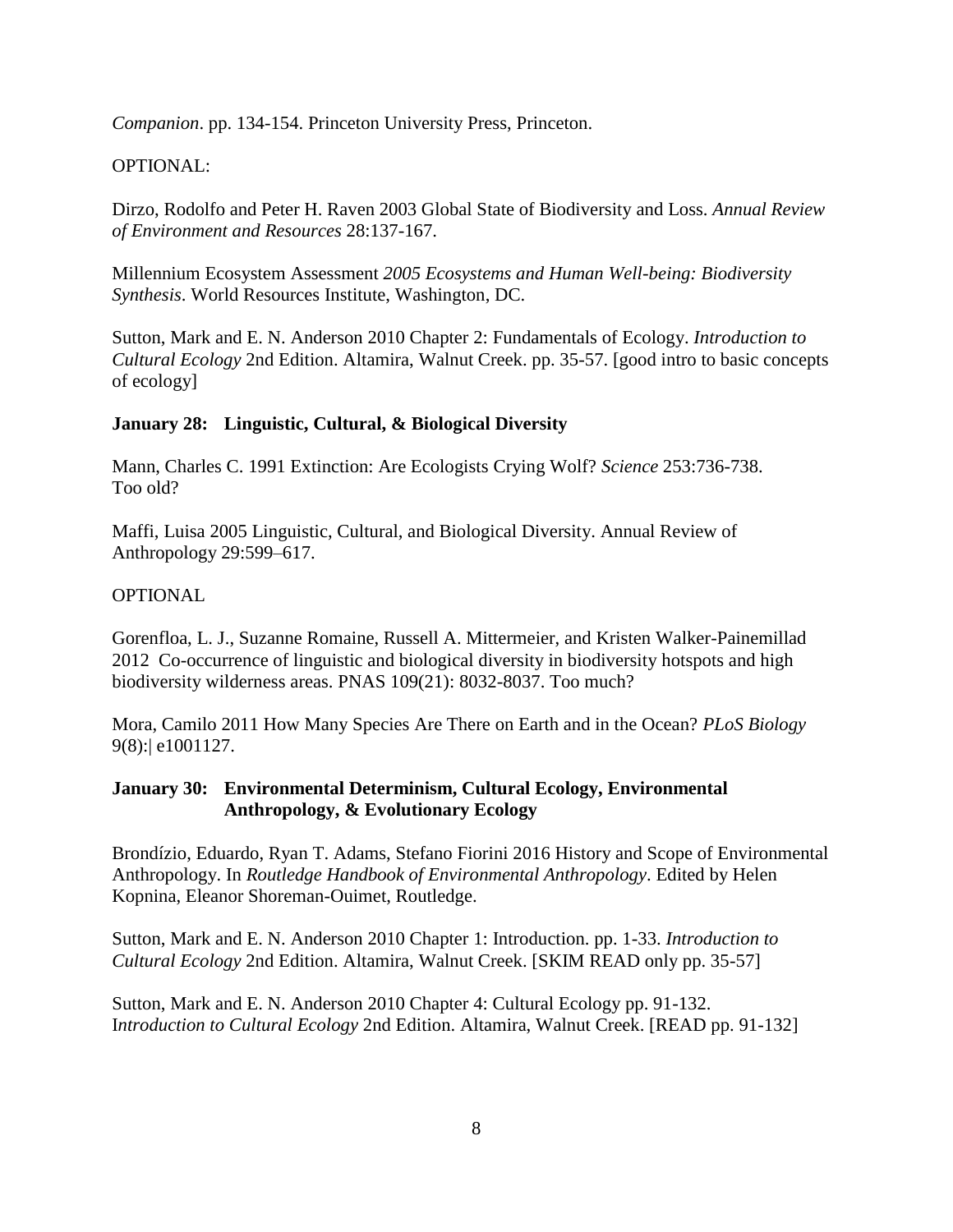# OPTIONAL

Oliver-Smith, Anthony 2016 Adaptation, Vulnerability, and Resilience. In *Routledge Handbook of Environmental Anthropology*. Edited by Helen Kopnina, Eleanor Shoreman-Ouimet, Routledge.

#### **February 4: Succession, Disturbance, & the New Ecology**

Kricher, John 2017 Chapter 7: If a Tree Falls….Rain Forest Disturbance. In *The New Neotropical Companion*. Princeton University Press, Princeton. [READ pp. 95-106]

Botkin, Daniel 1990 Chapter 1. In *Discordant Harmonies: A New Ecology for the Twenty-First Century*. Oxford University Press, Oxford, pp. 3-13.

Zimmerer, Karl and Kenneth Young 1998 Introduction: The Geographical Nature of Landscape Change. In *Nature's Geography: New Lessons for Conservation in Developing Countries*. Edited by K. Zimmerer and K. Young, University of Wisconsin Press, Madison, pp. 3-34. . [**Read 3-22 only**]

Blumler, Mark A. 1998 Biogeography of Land-Use Impacts in the Near East. In *Nature's Geography: New Lessons for Conservation in Developing Countries*. Edited by K. Zimmerer and K. Young, University of Wisconsin Press, Madison, **pp. 220-223 only** [Clements, Succession Theory]

#### **OPTIONAL**

Connell, Joseph 1978 Diversity in Tropical Rain Forests and Coral Reefs. *Science* 199(4335):1302-1310.

## **February 6: The Myth of the Pristine Landscape; Degradation vs. Enhancement of the Environment: How is it Measured? At what scale? Against what benchmark?**

Mann, Charles 2002 1491: Before it became the New World, the Western Hemisphere was vastly more populous and sophisticated than has been thought. *Atlantic Monthly* March, pp. 41-53.

Denevan, William M. 1992 The Pristine Myth: The landscape of the Americas in 1492. *Annals of the Association of American Geographers* 82:369-385.

Balee 2013 Landscape Transformations (overview) & Chapter 2: An Estimate of Anthropogenesis. In *Cultural Forests of The Amazon: A Historical Ecology of People and Their Landscapes*. University of Alabama Press, Tuscaloosa.

[originally published as: Balée, William 1989 The Culture of Amazonian forests. In *Natural Resource Management by Indigenous and Folk Societies in Amazonia.* Edited by Darrell Posey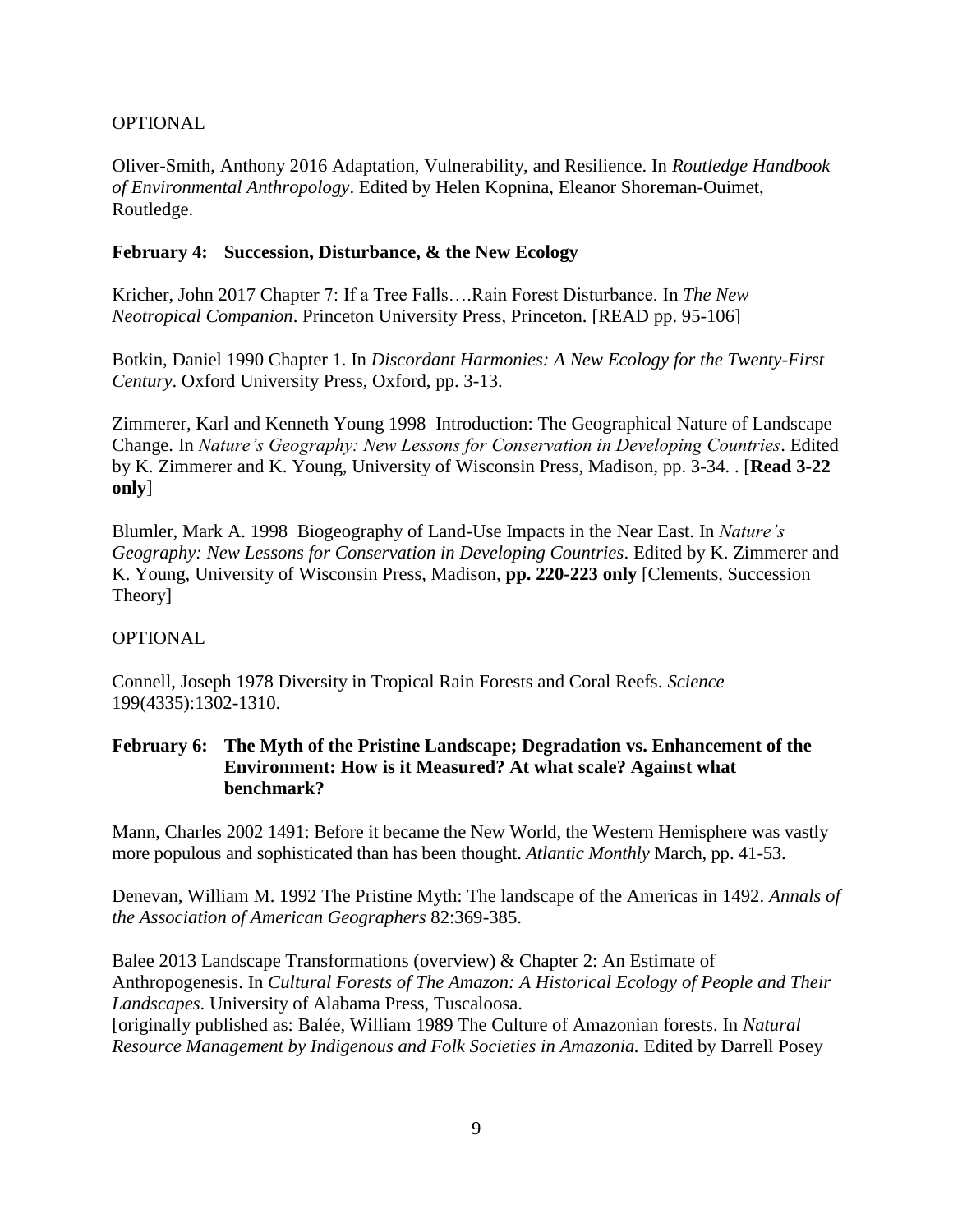and William Balée. Advances in Economic Botany 7. The New York Botanical Garden, New York, pp. 1-21.]

#### **OPTIONAL**

Stahl, Peter W. 1996 Holocene Biodiversity: An Archaeological Perspective from the Americas. *Annual Review of Anthropology* 25:105-126.

Denevan, William M. 2011 The "pristine myth" revisited. *The Geographical Review* 101(4): 576–91.

Politis, Gustavo 1996 Moving to Produce: Nukak Mobility and Settlement Patterns in Amazonia. *World Archaeology* 27(3): 492-511. (additional reading about the case study presented in class)

Politis, Gustavo 2001 Foragers of the Amazon: The Last Survivors or the First to Succeed? In: *Unknown Amazon, Culture in Nature in Ancient Brazil*, C. McEwan, C. Barreto and E. Neves, eds. London: British Museum Press, pp. 26-49. (additional reading about the case study presented in class)

**February 11:** Professor doing fieldwork off campus; no class

**February 13:** Professor doing fieldwork off campus; no class

#### **February 18: Historical Ecology & Landscapes**

Crumley, C.L. 1994 Historical ecology: a multidimensional ecological orientation. In *Historical ecology: cultural knowledge and changing landscapes*, edited by Carole Crumley, pp. 1–16. School of American Research Press, Santa Fe.

Knapp, Bernard, and Wendy Ashmore 1999 Archaeological Landscapes: Constructed, Conceptualized, Ideational. In *Archaeologies of Landscape: Contemporary Perspectives*, edited by Wendy Ashmore and Bernard Knapp, pp. 1-30. Blackwell, Oxford.

Balée, William and Clark Erickson 2006 Time, Complexity, and Historical Ecology. In *Time and Complexity in Historical Ecology: Studies from the Neotropics*. edited by William Balée and Clark Erickson, pp. 1-17. Columbia University Press, New York, [**read pp. 1-6** (skim 7-18)].

Balée, William 2006 The Research Program of Historical Ecology. *Annual Review of Anthropology* 35: 75-98

#### **February 20: Domestication of Landscape**

Erickson, Clark 2006 The Domesticated Landscapes of the Bolivian Amazon. In *Time and Complexity in Historical Ecology: Studies in the Neotropical Lowlands*, edited by William Balée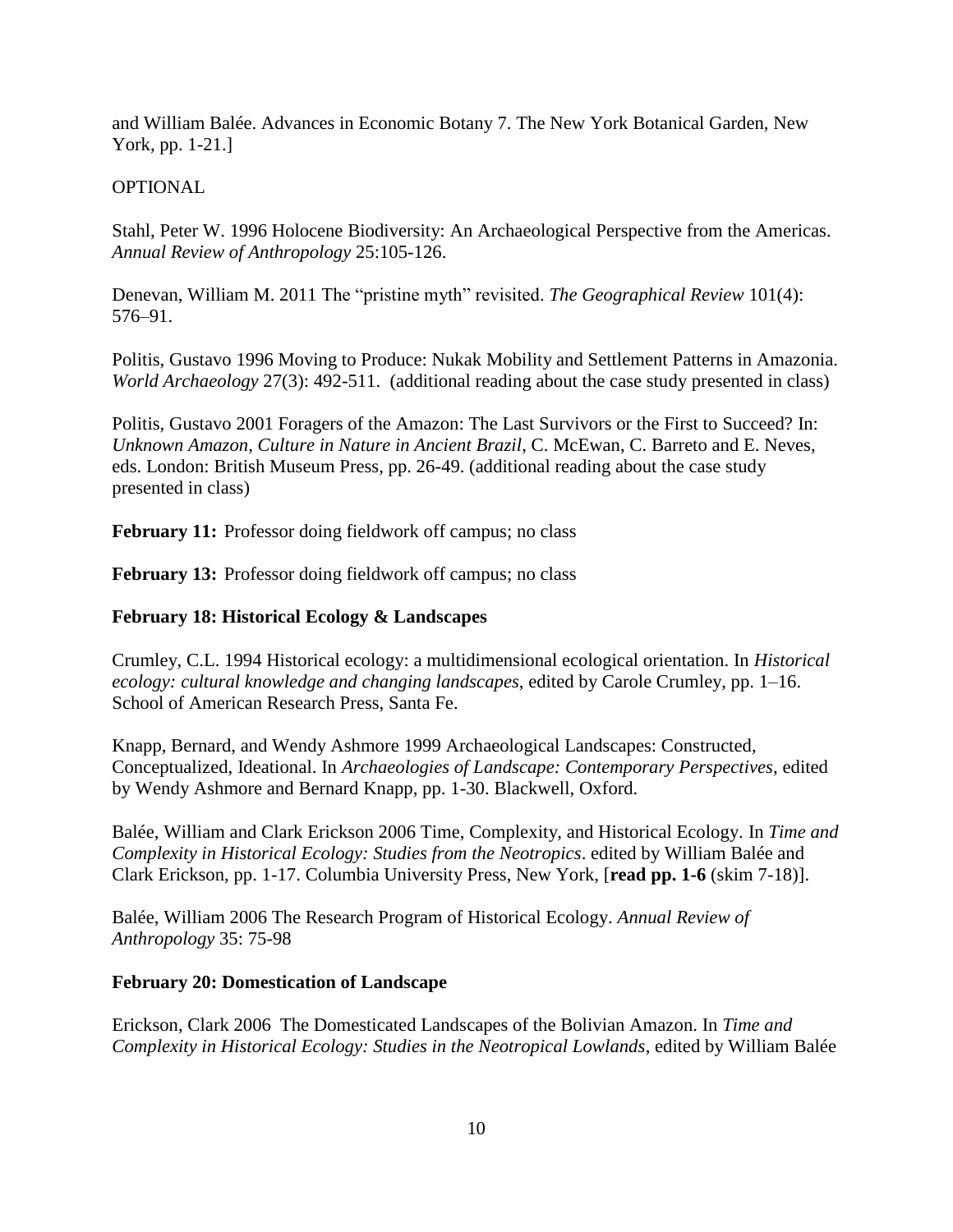and Clark Erickson, pp. 235-278. Columbia University Press, New York. **[read pp. 235-247 & 262-267** and relevant endnotes; skim the read for future lecture]

Clement, Charles 2014 Landscape Domestication and Archaeology. In *Encyclopedia of Global Archaeology*, edited by C. Smith, pp. 4388-4394. Springer, New York.

# **February 25: What Do Native People Think and Know about the Environment? What can we Learn?**

Posey, Darrell A. 1992 Interpreting and Applying the "Reality" of Indigenous Concepts: What is Necessary to Learn from Natives? In *Conservation of Neotropical Forests: Working from Traditional Resource Use*. edited by Kent Redford and Christine Padoch, Columbia University Press, New York, pp. 20-34.

Anderson, E. N. 2016 Ethnobiology and the New Environmental Anthropology. In *Routledge Handbook of Environmental Anthropology*. edited by Helen Kopnina, Eleanor Shoreman-Ouimet, Routledge.

Reichel-Dolmatoff, Gerardo 1976 Cosmology as Ecological Analysis: A View from the Rain Forest *Man* II:307-318.

## OPTIONAL:

Salmón, Enrique 2000 Kincentric Ecology: Indigenous Perceptions of the Human-Nature Relationship. *Ecological Applications* 10(5):1327-1332

Nadasdy, Paul 2005 Transcending the Debate over the Ecologically Noble Indian: Indigenous Peoples and Environmentalism. *Ethnohistory* 52(2):291-331. excellent article but long and dense; focus on some parts?

## **February 27: The Myth of the Ecologically Noble Savage: Native Americans and Conservation**

Redford, Kent H. 1991 The Ecologically Noble Savage. *Cultural Survival Quarterly* 15(1):46- 48.

Stearman, Allyn MacLean 2000 A Pound of Flesh: Social Change and Modernization as Factors in Hunting Sustainability among Neotropical Indigenous Societies. In *Hunting for Sustainabililty in Tropical Forests*. Edited by John Robinson and Elizabeth Bennett, Columbia University Press, New York, pp. 233-250.

Hames, Raymond 2007 The Ecologically Noble Savage Debate. *Annual Review of Anthropology*  36:177-190.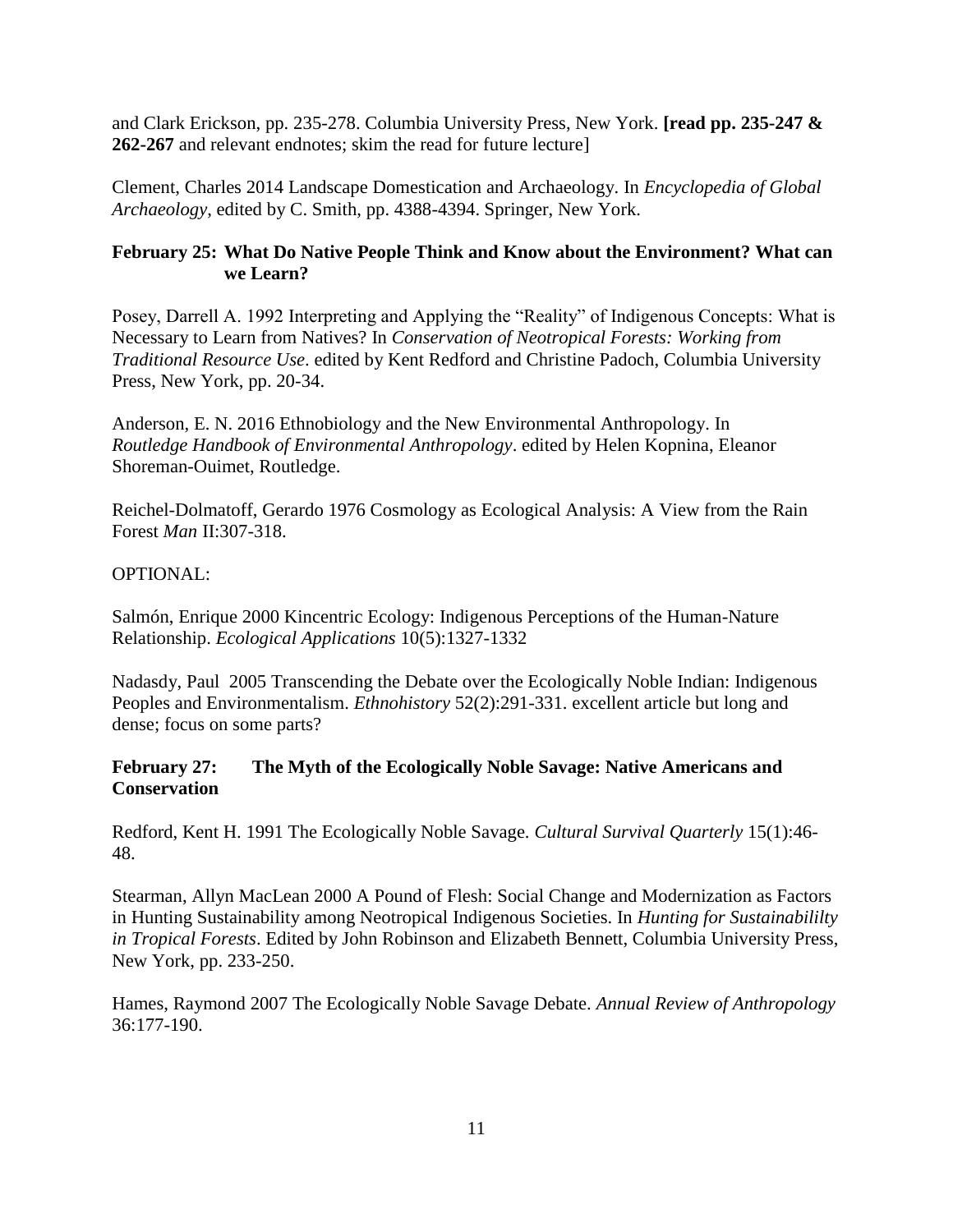# OPTIONAL

Hayashida, Frances 2005 Archaeology, Ecological History, and Conservation. *Annual Review of Anthropology* 34: 43–65.

## **March 3: The Impact of Hunting by Indigenous People**

Alvard, Michael S. 1994 Conservation by Native Peoples: Prey Choice in a Depleted Habitat. *Human Nature* 5(2):127-154.

Smith, Eric and Mark Wishnie 2000 Conservation and Subsistence in Small-Scale Societies. *Annual Review of Anthropology* 29:493–524.

Shepard Jr., Glenn H., Taal Levi, Eduardo Goes Neves, Carlos A. Peres, and Douglas W. Yu 2013 Hunting in Ancient and Modern Amazonia: Rethinking Sustainability. *American Anthropologist* 114(4):652–667.

#### **OPTIONAL**

Alvard, Michael 1995 Intraspecific Prey Choice by Amazonian Hunters. *Current Anthropology* 36(5):789-818.

Especially the Comments and Reply at end by Michael Alvard, Janis B. Alcorn, Richard E. Bodmer, Raymond Hames, Kim Hill, Jean Hudson, R. Lee Lyman, Rajindra K. Puri, Eric A. Smith, & Allyn Maclean Stearman.

Nadasdy, Paul 2005 Transcending the Debate over the Ecologically Noble Indian: Indigenous Peoples and Environmentalism. *Ethnohistory* 52(2):291-331.

Sutton, Mark and E. N. Anderson 2010 Chapter 3: Human Biological Ecology [Evolutionary Ecology] pp. 73-88. *Introduction to Cultural Ecology* 2nd Edition. Altamira, Walnut Creek. [READ pp. 73-88]

#### **March 5 Extinction of Megafauna of the Ice Age in North America**

Continue discussion of Alvard 1994 and Shepard et al. 2013

Meltzer, David J. 2015 Pleistocene Overkill and North American Mammalian Extinctions, *Annual Review of Anthropology* 44:33–53.

OPTIONAL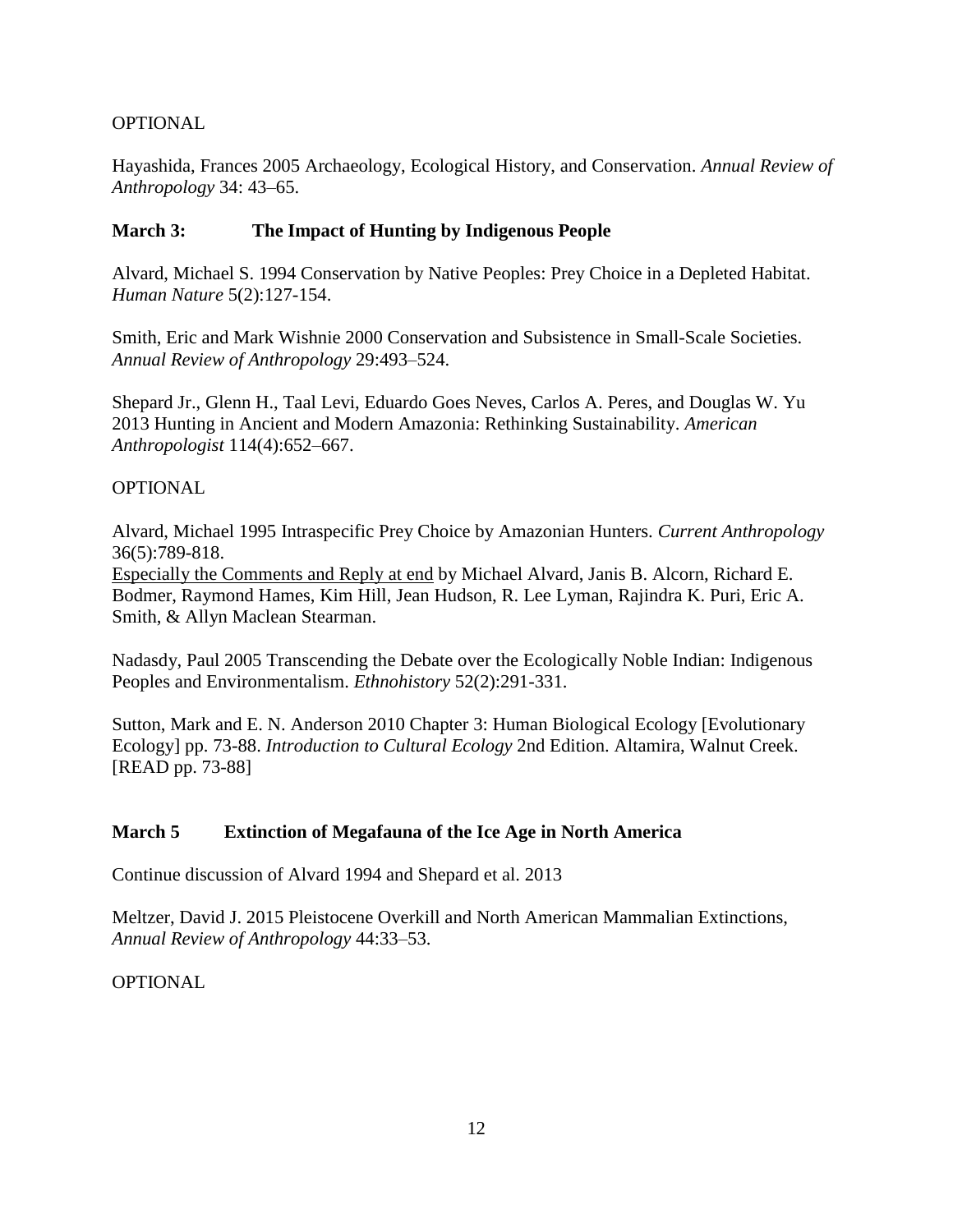Stahl, Peter W. 2008. The contributions of zooarchaeology to historical ecology in the Neotropics. *Quaternary International* 180: 5–16. More relevant: discussions of HG impacts, overkill, extinction, of animals etc.

# **March 10: SPRING BREAK**

# **March 12: SPRING BREAK**

## **March 17: Environmental Impact of Humans on Pacific Islands.**

Diamond, Jared 2005 Chapter 2: Twilight at Easter. In *Collapse: How Societies Choose to Fail or Succeed*. Viking, New York, pp. 79-119.

Hunt, Terry L. 2006 Rethinking the Fall of Easter Island. *American Scientist* 94:412-419.

Bahn, Paul 2011 Head to Head. *Nature* 476:150–151.

Stevenson, Christopher M., Cedric O. Puleston, Peter M. Vitousek, Oliver A. Chadwick, Sonia Haoa, and Thegn N. Ladefogedf

2015 Variation in Rapa Nui (Easter Island) land use indicates production and population peaks prior to European contact. PNAS 112(4):1025–1030.

## **March 19: Cooking the Earth: Fire Histories and People**

Pyne, Stephen J. 1998 Forged in Fire: History, Land, and Anthropogenic Fire. In *Advances in Historical Ecology*. Edited by William Balée, Columbia University Press, New York, pp. 62- 103.

Ruddiman, William 2013 The Anthropocene. *Annual Review of Earth and Planetary Sciences*  41:45–68.

Kimmerer, Robin and Frank Kanawha Lake 2001 The Role of Indigenous Burning in Land Management. *Journal of Forestry* November 36-41.

# **March 24: The Domestication of Plants and Animals I**

Pollan, Michael 2001 I, Pollinator. *New York Times Magazine* (April 22, 2001), pp. 21-22.

Pollan, Michael 1989 Weeds Are Us. *New York Times Magazine*, November 5, 1989.

Sutton, Mark and E. N. Anderson 2014 Chapter 6: Origins of Food Production. pp. 1-15. *Introduction to Cultural Ecology* 3nd Edition. Altamira, Walnut Creek.

#### **March 26: The Domestication of Plants and Animals II**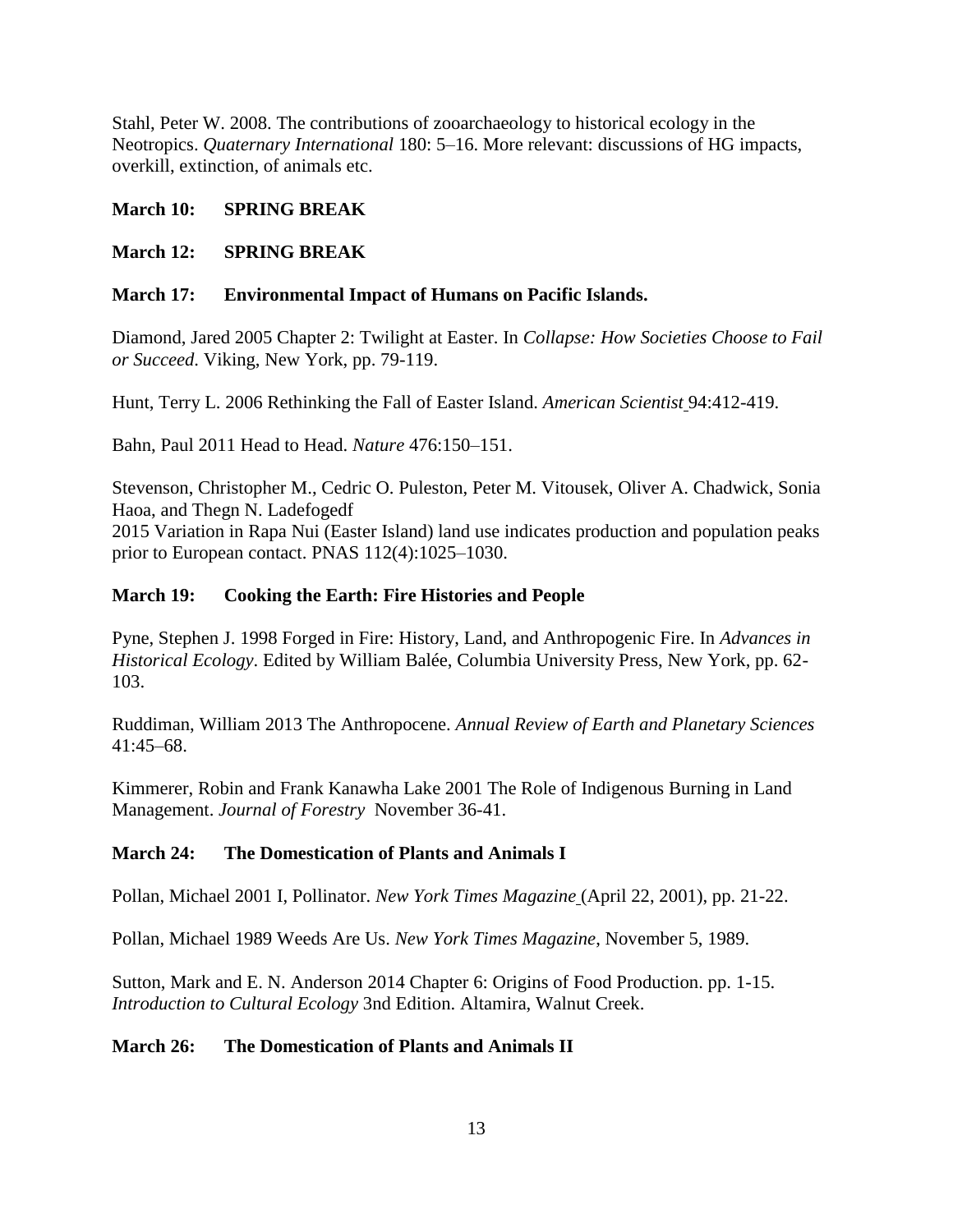Hastorf, Christine 1998 The Cultural Life of Early Domestic Plant Use. *Antiquity* 72:773-782.

Oliver, Jose 2008 The Archaeology of Agriculture in Ancient Amazonia. In *Handbook of South American Archaeology*. Edited by Helaine Silverman, and William Isbell, Springer, New York, pp. 185-216.

# **OPTIONAL**

Iriarte, José 2007 New perspectives on plant domestication and the development of agriculture in the New World. In *Rethinking Agriculture: Archaeological and Ethnoarchaelogical Perspectives. Edited by* Tim Denham, José Iriarte and Luc Vrydaghs, pp. 167-188. Left Coast Press, Walnut Creek, CA.

## **March 31: Native Agroforestry in the Tropics I**

Peters, Charles 2000 Precolumbian Silviculture and Indigenous Management of Neotropical Forests. In *Imperfect Balance: Landscape Transformations in the Precolumbian Americas*. Edited by David Lentz, Columbia University Press, New York, pp. 203-223.

Sutton, Mark and E. N. Anderson 2010 Chapter 7: Horticulture [Slash and Burn Agriculture pp. 200-208. *Introduction to Cultural Ecology* 2nd Edition. Altamira, Walnut Creek. [READ pp. 73- 88]

#### **OPTIONAL**

Carneiro, Robert L.1988 Indians of the Amazon Forests. In *People of the Tropical Rain Forest*. Edited by Julie Sloan Denslow and Christine Padoch, University of California Press, Berkeley, pp. 73-86.

Denevan, W. M., and Paddoch, C. 1987 Swidden-fallow agroforestry in the Peruvian Amazon. *Advances in Economic Botany* 5:1–107.

#### **April 2: Native Agroforestry in the Tropics II**

Levis, Carolina, Bernardo M. Flores, Priscila A. Moreira, Bruno G. Luize, Rubana P. Alves, Juliano Franco-Moraes, Juliana Lins, Evelien Konings, Marielos Peña-Claros, Frans Bongers, Flavia R. C. Costa, and Charles R. Clement 2018 How People Domesticated Amazonian Forests. *Frontiers in Ecology and Evolution* 5:171.

Shepard, Glen and Henri Ramirez 2011 "Made in Brazil": Human Dispersal of the Brazil Nut (*Bertholletia excelsa*, Lecythidaceae) in Ancient Amazonia. *Economic Botany* 65(1):44–65.

# **April 7: Pre-Columbian Transformation of the Amazon**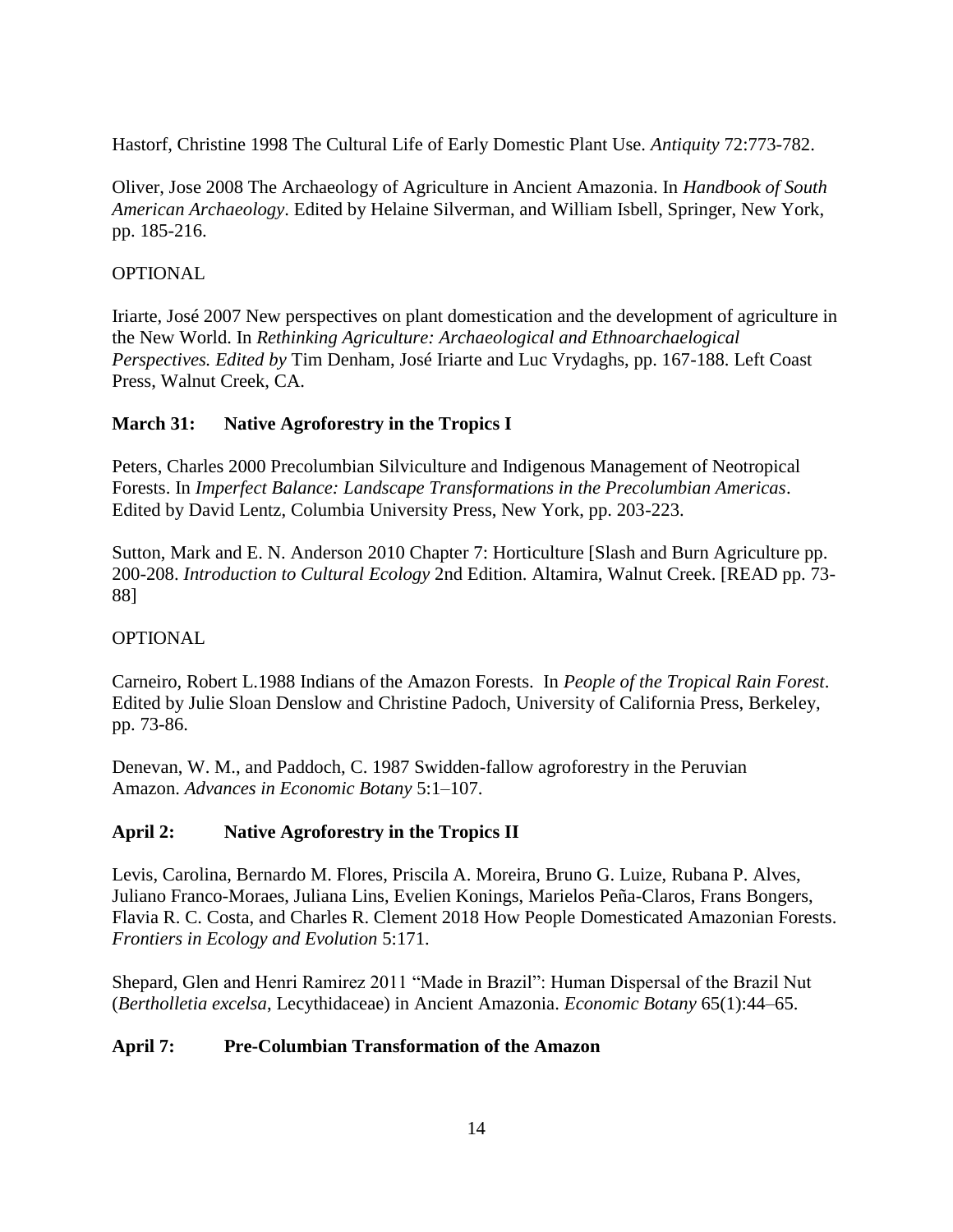Erickson, Clark L. 2008 Amazonia: The Historical Ecology of a Domesticated Landscape. In *Handbook of South American Archaeology*. Edited by Helaine Silverman and William Isbell, Springer, New York, pp. 157-184.

McMichael C. H., D. R. Piperno, M. B. Bush, A. R. Zimmerman, M. F. Raczka,1 L. C. Lobato 2012 Sparse Pre- Columbian human habitation in western Amazonia. *Science* 336: 1429–1431. [skim]

Stahl, Peter 2015 Interpreting interfluvial landscape transformations in the pre-Columbian Amazon. *The Holocene* 25(10): 1598-1603. [skim]

## OPTIONAL:

Denevan, William M. 2006 Pre-European Forest Cultivation in Amazonia. In *Time and Complexity in Historical Ecology: Studies in the Neotropical Lowlands*. Edited by William Balée and Clark Erickson, Columbia University Press, New York, pp. 153-163.

Erickson, Clark L. 2006 The Domesticated Landscapes of the Bolivian Amazon. In *Time and Complexity in Historical Ecology: Studies in the Neotropical Lowlands*. Edited by William Balée and Clark Erickson, Columbia University Press, New York, pp. 235-278 [sections on the landscapes of the Bolivian Amazon].

Erickson, Clark 2000 An Artificial Landscape-Scale Fishery in the Bolivian Amazon. *Nature* 408:190-193.

#### **April 9: Amazonian Dark Earth**

Mann, Charles 2002 The Real Dirt on Rainforest Fertility. *Science* 297:920-923.

Heckenberger, Michael 2009 Lost Cities of the Amazon. *Scientific American* 301(4):64-71.

#### OPTIONAL:

Certini, Giacomo and Riccardo Scalenghe 2011 Anthropogenic soils are the golden spikes for the Anthropocene. *The Holocene* 21(8):1269– 1274.

Mann, Charles 2000 The Good Earth: Did People Improve the Amazon Basin? *Science* 287(5454):788.

Erickson, Clark 2003 Historical Ecology and Future Explorations. In *Amazonian Dark Earths: Origin, Properties, Management*, Edited by Johannes Lehmann, Dirse C. Kern, Bruno Glaser, and William I. Woods editors Kluwer, Dordrecht, pp. 455-500.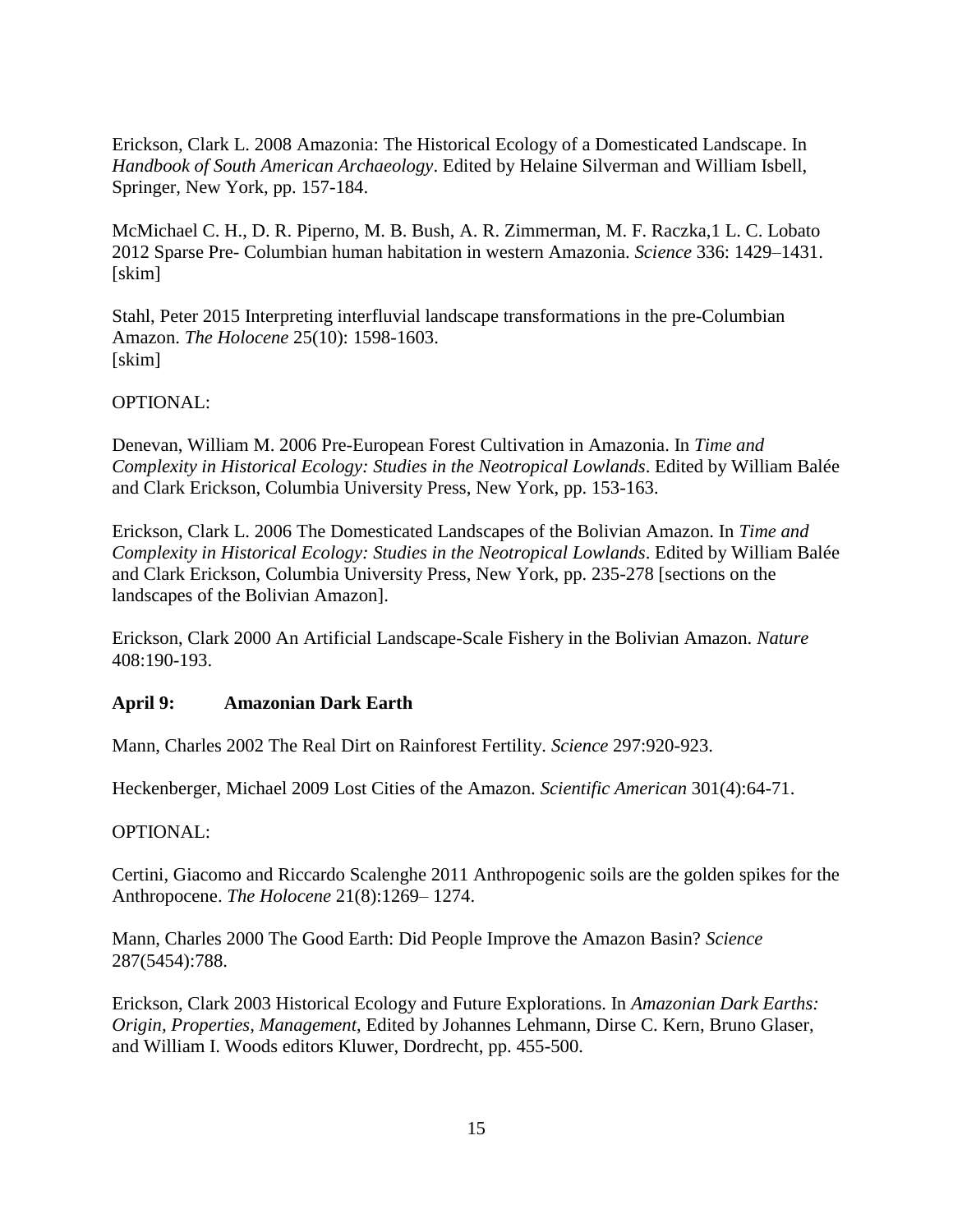## **April 14: The Andes: A Built Environment; Applied Archaeology**

Erickson, Clark L. 2000 The Lake Titicaca Basin: A Pre-Columbian Built Landscape. In *Imperfect Balance: Landscape Transformations in the Precolumbian Americas*. Edited by David Lentz, Columbia University Press, New York, pp. 311-356.

#### **OPTIONAL**

Renard, D., J. Iriarte, J. J. Birk, S. Rostain, B. Glaser and D. McKey. 2012 Ecological engineers ahead of their time: The functioning of pre-Columbian Raised Rield Agriculture Sustainability and its potential Contributions to Today. *Ecological Engineering* 45: 30-44

Erickson, Clark L. 2003 Agricultural Landscapes as World Heritage: Raised Field Agriculture in Bolivia and Peru. In *Managing Change: Sustainable Approaches to the Conservation of the Built Environment*. Edited by Jeanne-Marie Teutonico and Frank Matero, Getty Conservation Institute in collaboration with US/ICOMOS, Oxford University Press, Oxford, pp. 181-204.

## **April 16: The Signature of Settled Life and Farming on the African Landscape**

## TEXTBOOK:

Redman: Chapter 5 (skim; you already read this for an earlier lecture/discussion) reread/skim pages 82-96 (Soils); page 101 (Erosion), pages 110-117;

Stocking, Michael 1996 Soil Erosion: Breaking New Ground. In *The Lie of the Land: Challenging Received Wisdom on the African Environment*. Edited by Melissa Leach and Robin Mearns, International African Institute, London, pp. 140-154.

Fairhead, James and Melissa Leach 1996 Thinking the Forest-Savanna Mosaic: Colonial Science and its Relics in West Africa. In *The Lie of the Land: Challenging Received Wisdom on the African Environment.* Edited by Melissa Leach and Robin Mearns, International African Institute, London, pp. 105-121

Show the documentary film

#### OPTIONAL:

Lansing, J. Stephen and James N. Kremer 1993 Emergent Properties of Balinese Water Temple Networks: Coadaptation on a Rugged Fitness Landscape. *American Anthropologist* 95(1):97- 114.

#### **April 21: Cities in the Tropical Forest: the Maya**

Diamond, Jared 2008 The Maya Collapses. In *Reading Archaeology: An Introduction*. Edited by